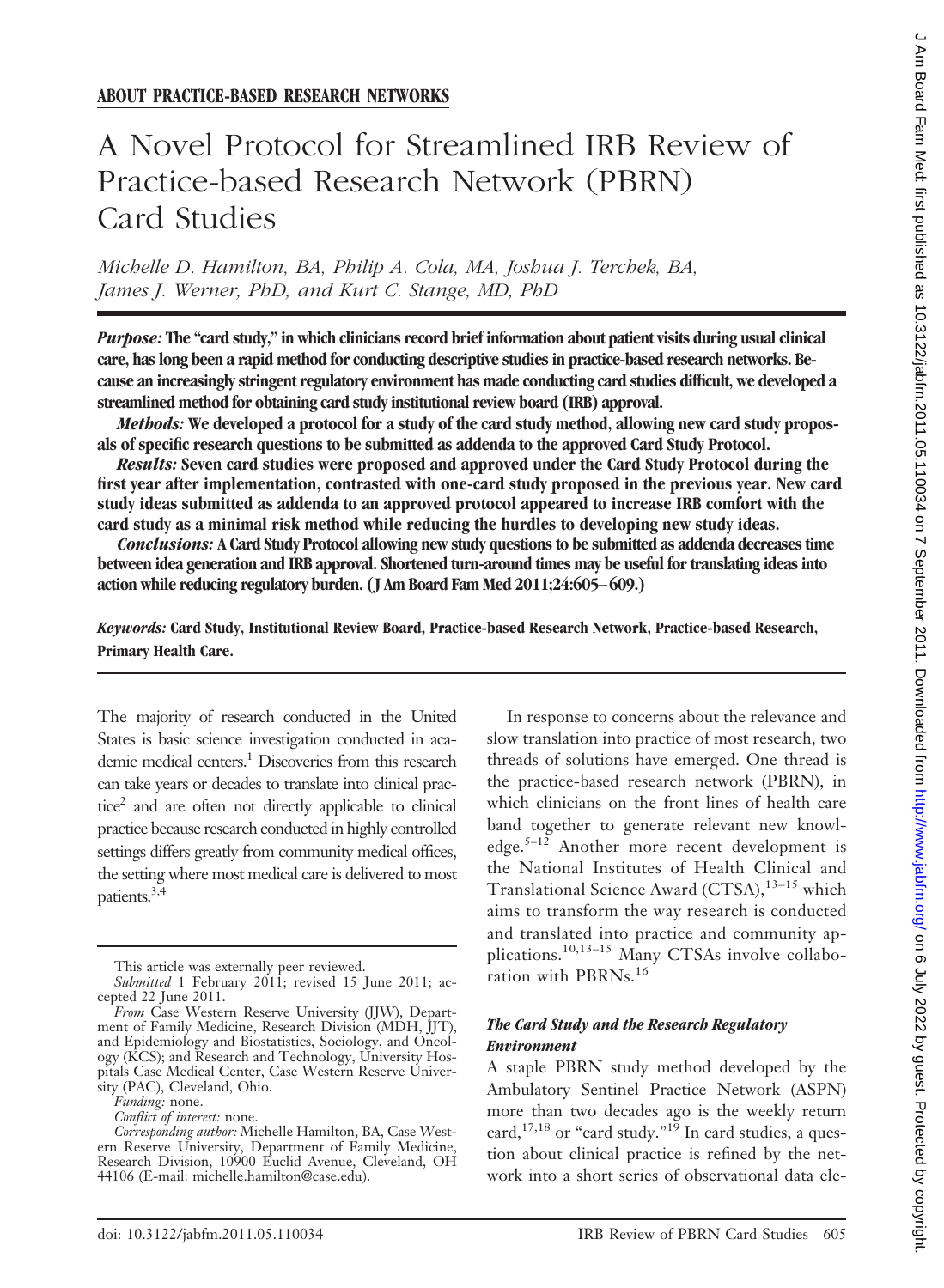ments that can be quickly recorded on a pocketsized data collection card during the course of routine practice.<sup>19</sup> Card studies are used by many PBRNs for rapid turn-around pilot studies and have made important contributions of new knowledge to the published literature.<sup>19-24</sup> Example study cards are included in the On-line Appendix and in Figure 1.

Institutional review boards (IRBs) must review research protocols to ensure that the research is ethical and protects the rights and welfare of human subject participants.<sup>25</sup> However, IRB review can be a difficult process for practice-based researchers, as these researchers struggle to learn and apply unfamiliar rules regarding research.<sup>16</sup> A rapid cycle between raising and answering PBRN questions facilitates ongoing clinician engagement. The wide variation in how IRBs review research,<sup>26</sup> including observational research studies, $27$  creates confusion and can create a bottleneck in the PBRN research process.28,29

The card study has traditionally been a low-risk method that often received expedited IRB review. However, the research regulatory environment has become more stringent<sup>30</sup> since the card study method was first developed, increasing barriers to conducting PBRN card studies. Additional privacy regulations imposed by the Health Insurance Por-

#### **Figure 1. Identification of developmental delays card study data collection card.**

| <b>Evolution of Reason for Visit</b>                                                                                                | ID                 |
|-------------------------------------------------------------------------------------------------------------------------------------|--------------------|
| Patient Characteristics Sex: F M Age: Race:<br>English Primary: Y N Insurance: Private Public Both None                             |                    |
| Was another person in room: $Y \ N$ If yes, relationship:<br>I felt time pressure: Not at all [ 1 2 3 ] A lot Visit duration: min   |                    |
| <b>I know this patient:</b> Not at all [ 1 2 3 ] A lot<br>Number chronic conditions: Number Current Medications:                    |                    |
| Primary diagnosis: Total problems addressed:<br>Secondary diagnoses: _____                                                          |                    |
|                                                                                                                                     | Continued on back- |
| Reason for visit provided to office staff:                                                                                          |                    |
| Reason for visit provided to you at beginning of visit:                                                                             |                    |
| What do you think was the patient's main reason for visit today:                                                                    |                    |
| Was this brought up: $\Box$ Early $\Box$ Mid-Visit $\Box$ Late<br>As the physician, what was your main concern for the visit today: |                    |
| Concordance: $\square$ Full $\square$ Partial $\square$ Absent<br><b>Additional comments:</b>                                       |                    |

tability and Accountability Act  $(HIPAA)^{31}$  along with increased regulatory scrutiny cause IRBs to raise their threshold of concern, even for minimal risk observational studies, such as card studies.<sup>32-37</sup> This challenge causes researchers and clinicians to modify study ideas, or forgo certain study designs altogether when IRB submission is viewed as "not worth the effort."<sup>37</sup>

Streamlining the process of clinical and translational research while protecting participants is a major focus of CTSAs, and many have dedicated shared resources to research regulation. In Cleveland, the Clinical and Translational Science Collaborative worked to engage the experience of both our PBRN and Regulatory Shared Resources to develop, implement, and evaluate a novel approach to streamline the process of IRB approval for card studies. This paper describes that process and includes an appendix that can be adapted by other PBRNs, CTSAs, and IRBs seeking to meet the joint aims of protecting research participants, developing PBRNs, and speeding the translation of clinical research questions into investigation and dissemination.

# **Methods**

# *Development of a Single, Streamlined IRB Protocol for Card Studies*

Given this clinical and regulatory environment, the PBRN Shared Resource began to investigate facilitation of efficient turnaround of card studies. In brainstorming with the CTSA Head of Regulatory Knowledge, a study of the card study method was suggested as a possible method for allowing easy review of specific card studies asking new study questions.

## *The Card Study Protocol*

A parent study of the card study method, the Card Study Protocol, was developed by the PBRN Shared Resource. The objective of the Card Study Protocol is to understand the uptake of different card studies. The Card Study Protocol outlines a set of requirements for low-risk card studies, such as collection of de-identified data, and describes a standard set of procedures including recruitment methods, data collection, data management, and privacy procedures. Specific new card studies are then added as addenda to the parent protocol, so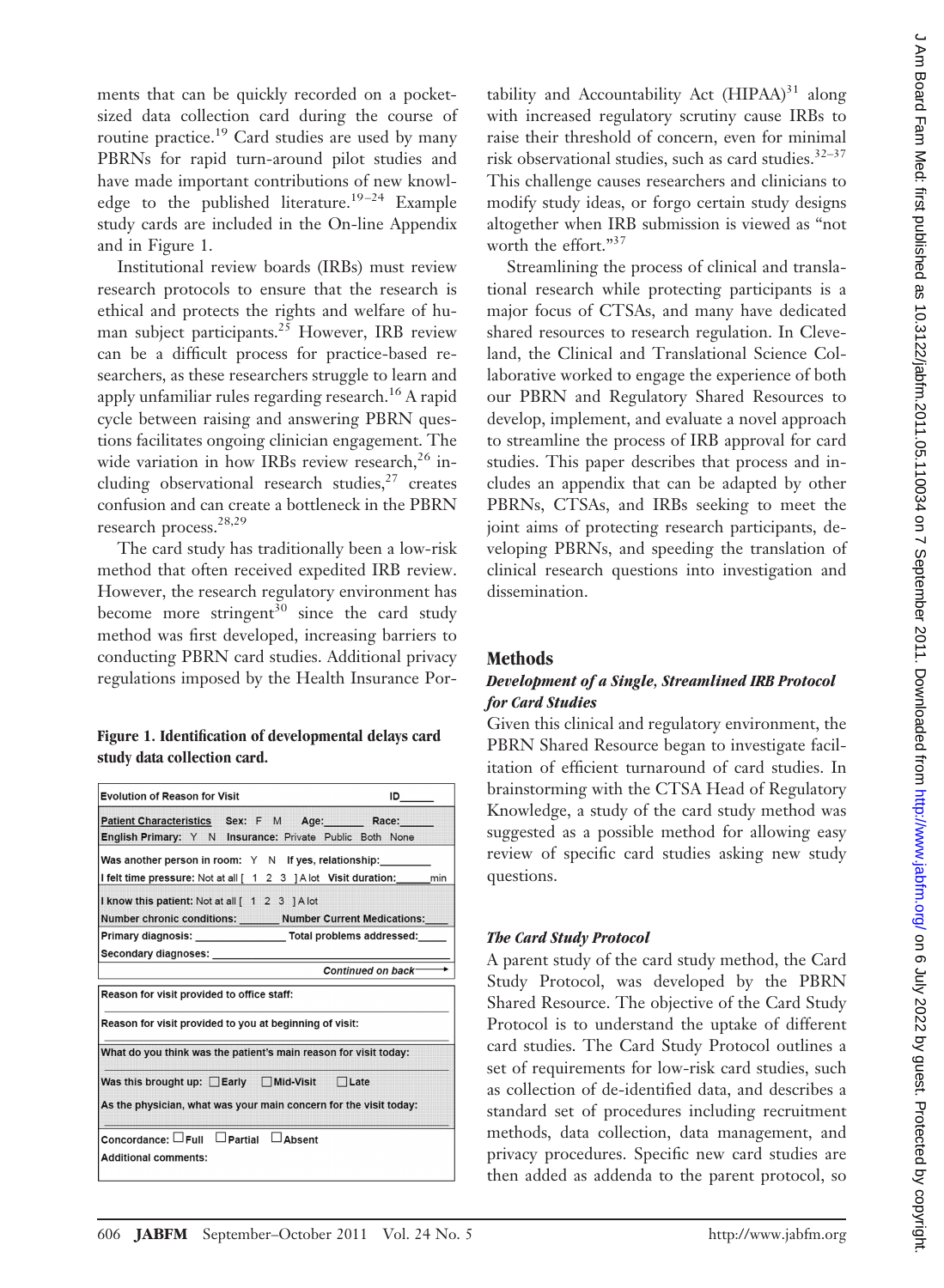long as the individual card studies fit the standard criteria.

The Card Study Protocol modifies the traditional process of conducting card studies through generating and submitting a protocol and IRB submission that must undergo new protocol review for each individual card study. The Card Study Protocol combines multiple de-identified and/or limited dataset (minimal risk) card studies into one continuous protocol, under one principal investigator. As new card studies are proposed, the Card Study Protocol is amended to include additional research questions and the clinician or researcher who proposes the new card study idea is added as a coinvestigator to the parent protocol.

### **Results**

Combing all minimal risk card studies into one study of the card study method facilitated IRB review, resulting in increased efficiency as the IRB does not have to revisit the issue of what a card study is each time an additional question is submitted. In addition, review of amendments is a more efficient process focused almost exclusively on "changes" compared with new protocol reviews requiring review of all aspects of a proposed study, including methods previously approved under separate IRB applications. The complete Card Study Protocol is included in the On-line Appendix for those who wish to use this as a model for their own IRB applications.

The Card Study Protocol was submitted for IRB review in March of 2009 and approved in June of 2009, a quicker process than usual, attributed to meetings with the IRB regarding the proposed Card Study Protocol before submission. Seven card studies were proposed and approved as part of the protocol during the first year of use, compared with the previous year, in which one card study was proposed but not submitted to the IRB or implemented. The most recent card study addendum received approval in seven calendar days, compared with similar risk studies not tied to the Card Study Protocol having previously taken nearly 1 year to receive approval.

In addition, we are finding that the threshold for proposing ideas is reduced for PBRN members as well as academic health center investigators because of a sense that new ideas have a chance to get into the field quickly, while enthusiasm from initial

idea generation is fresh. Similarly, IRB staff and members report that seeing new study ideas as addenda to a protocol that has already been reviewed and judged to be minimal risk makes it easier to understand the context and minimal risk nature of new card studies. This familiarity with the method increases the likelihood of identifying and determining the particular risks and benefits of the new question, data, and study sample.

Although card studies under the Card Study Protocol are limited to low risk studies involving de-identified data, a wide range of study types are still possible. Card studies approved under the Card Study Protocol have included exploring patient visits, such as developmental surveillance in well-child health visits, the frequency of patients presenting information gathered on-line before visits, patients mentioning direct to consumer advertising in visits, and patients raising dental concerns during medical visits. A survey study of clinicians has also been included, stretching the notion of cards to include large, two-sided data collection forms.

#### **Discussion**

Engaging clinicians, patients, and questions from real-world practice are vital to efforts to increase the relevance and utility of clinical research. Card studies are a tried and true method for accomplishing this, with continued relevance to complement or be applied to electronic data collection.<sup>19,38</sup> We have found the Card Study Protocol described here to be feasible and useful in educating IRBs and PBRNs about each other, while facilitating safe and timely clinical research.

This Card Study Protocol is not appropriate for greater than minimal risk studies that may use extensions of the card study method.<sup>19</sup> Such studies should undergo individual review. Our evaluation of this protocol is informal and based on a single IRB and handful of local PBRNs over a short period. However, we believe that this early experience and the face value of the idea of studying the card study method through a single protocol in which additional minimal risk study questions are introduced through addenda justify sharing this idea with the PBRN and research regulatory communities so that additional experience can be gained and immediate benefits we observed can be realized by others. Further research should examine the longer-term effects of the Card Study Protocol on the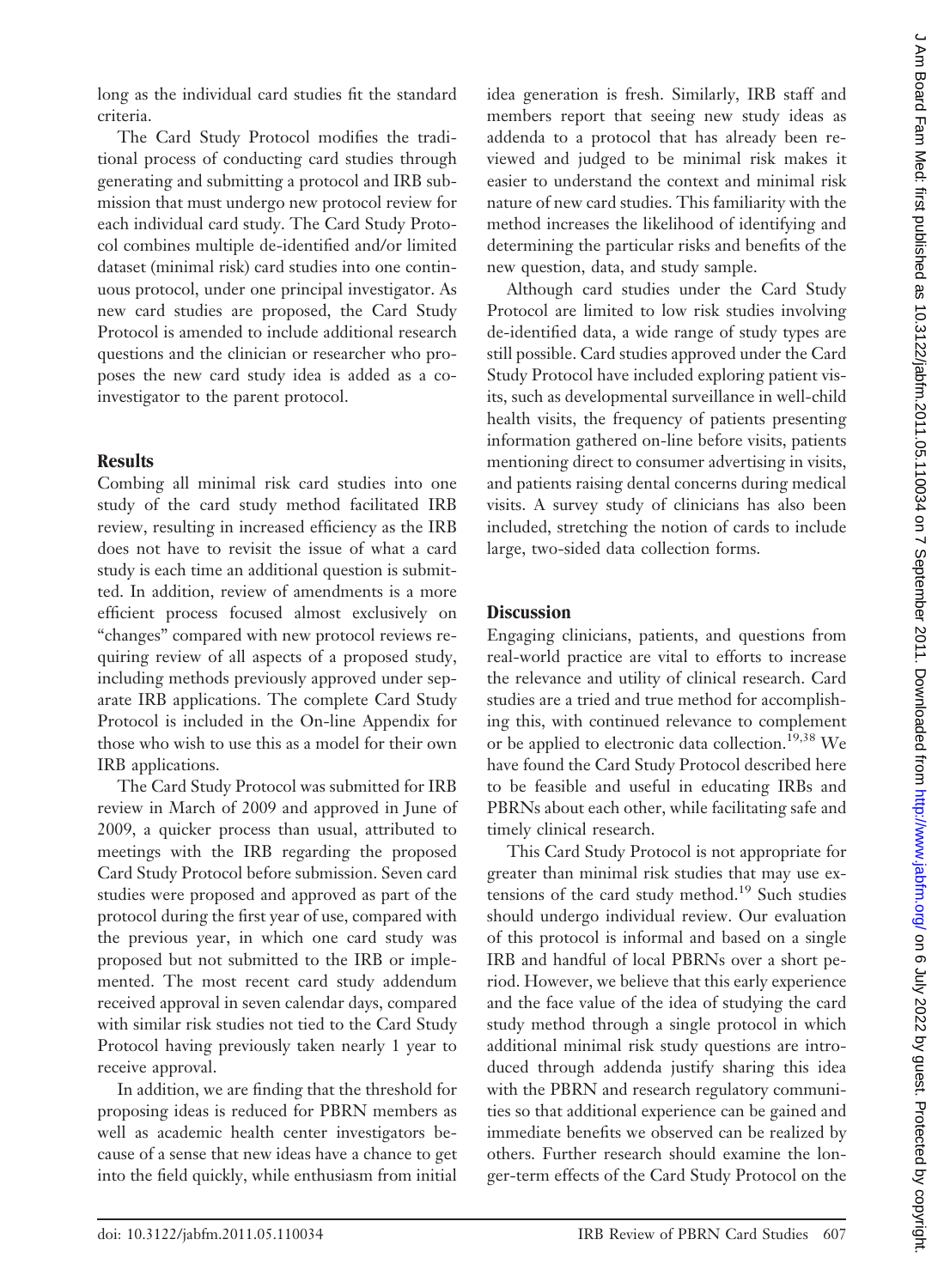relationships between PBRN investigators, IRB staff, and relevant IRB members, as well as on protocol review time, participant safety, and the generation of new knowledge relevant to clinical practice. This work embodies a goal of the CTSA, to reduce regulatory burden for investigators to promote the conduct and growth of clinical/translational research.<sup>13-15,39</sup>

This publication was made possible by the Case Western Reserve University/Cleveland Clinic CTSA Grant No. UL1 RR024989 from the National Center for Research Resources (NCRR), a component of the National Institutes of Health and NIH roadmap for Medical Research and the Practice-based Research Network Core facility of the Case Comprehensive Cancer Center (*P30 CA43703*). Its contents are solely the responsibility of the authors and do not necessarily represent the official view of NCRR or NIH. Dr. Stange's time was supported in part by a Clinical Research Professorship from the American Cancer Society.

## **References**

- 1. Green LA, Fryer GE Jr, Yawn BP, et al. The ecology of medical care revisited. N Engl J Med 2001;344: 2021–25.
- 2. Balas EA, Boren SA. Managing clinical knowledge for health care improvement. In: Bemmel J, McCray AT, editors. Yearbook of Medical Informatics 2000: Patient-Centered Systems. Stuttgart, Germany: Schattauer Verlagsgesellschaft mbH; 2000;65–70.
- 3. Nutting PA, Green LA. Practice-based research networks: reuniting practice and research around the problems most of the people have most of the time. J Fam Pract 1994;38:335– 6.
- 4. Fortin M, Dionne J, Pinho G, et al. Randomized controlled trials: do they have external validity for patients with multiple comorbidities? Ann Fam Med  $2006;4:104-8.$
- 5. Nutting PA. Practice-based research: laboratories for outcomes and effectiveness research. Paper presented at: AHCPR Conference Proceedings. Primary Care Research: Theory and Methods,1991; Washington, DC.
- 6. Nutting PA, Green LA. And the evidence continues to establish the feasibility of practice-based research. Fam Med 1993;25:434-6.
- 7. Nutting PA, Beasley JW, Werner JJ. Practice-based research networks answer primary care questions. JAMA 1999;281:686-8.
- 8. AHRQ Practice-based Research Networks (PBRNs). http://www.ahrq.gov/research/pbrn/pbrnfact.htm. Accessed June 30, 2010.
- 9. Fagnan LJ, Handley MA, Rollins N, Mold J. Voices from left of the dial: reflections of practice-based researchers. J Am Board Fam Med 2010;23:442–51.
- 10. Westfall JM, Mold J, Fagnan L. Practice-based research: "Blue Highways" on the NIH roadmap. JAMA 2007; 297:403-6.
- 11. Green LA, Hames CG Sr, Nutting PA. Potential of practice-based research networks: experiences from ASPN. Ambulatory Sentinel Practice Network. J Fam Pract 1994;38:400-6.
- 12. Green LA, Dovey SM. Practice based primary care research networks: they work and are ready for full development and support. BMJ 2001;322:567-8.
- 13. Reis, SE, Berglund, L, Bernard, GR, et al. Reengineering the national clinical and translational research enterprise: the strategic plan of the national clinical and translational science awards consortium. Acad Med 2010;85:463–9.
- 14. Califf, RM, Berglund, L. Linking scientific discovery and better health for the nation: the first three years of the NIH's Clinical and Translational Science Awards. Acad Med 2010;85:457-62.
- 15. Waldman, SA, Terzic, A. Clinical and translational science: from bench-bedside to global village. Clin Translational Sci 2010;3:254 –7.
- 16. Fagan LJ, Davis M, Deyo RA, et al. Linking practice-based research networks and Clinical and Transitional Science Awards: new opportunities for community engagement by academic health centers. Acad Med 2010;85:476 – 83.
- 17. Green LA. The weekly return as a practical instrument for data collection in office based research. Fam Med 1988;20:182-4.
- 18. Green LA, Reed FM, Miller RS, Iverson DC. Verification of data reported by practices for a study of spontaneous abortion. Fam Med 1988;20:189 –91.
- 19. Westfall JM, Zittleman LK, Staton EW, et al. Card studies for observational research in practice. Ann Fam Med 2011;9:63– 88.
- 20. Flocke SA, Orzano AJ, Selinger HA, et al. Does managed care restrictiveness affect the perceived quality of primary care? A report from ASPN: Ambulatory Sentinel Practice Network. J Fam Pract 1999;48:762– 8.
- 21. Vinson DC, Manning BK, Galliher JM, et al. Alcohol and sleep problems in primary care patients: a report from the AAFP National Research Network. Ann Fam Med 1010;8:484 –92.
- 22. Vinson DC, Galliher JM, Reidinger C, Kappus JA. Comfortably engaging: which approach to alcohol screening should we use? Ann Fam Med 2004;2: 398 – 404.
- 23. Froom J, Culpepper L, Grob P, et al. Diagnosis and antibiotic treatment of acute otitis media: report from International Primary Care Network. BMJ 1990;300:582– 6.
- 24. Froom J, Culpepper L, Green LA, et al. A crossnational study of acute otitis media: risk factors, severity, and treatment at initial visit: report from the International Primary Care Network (IPCN)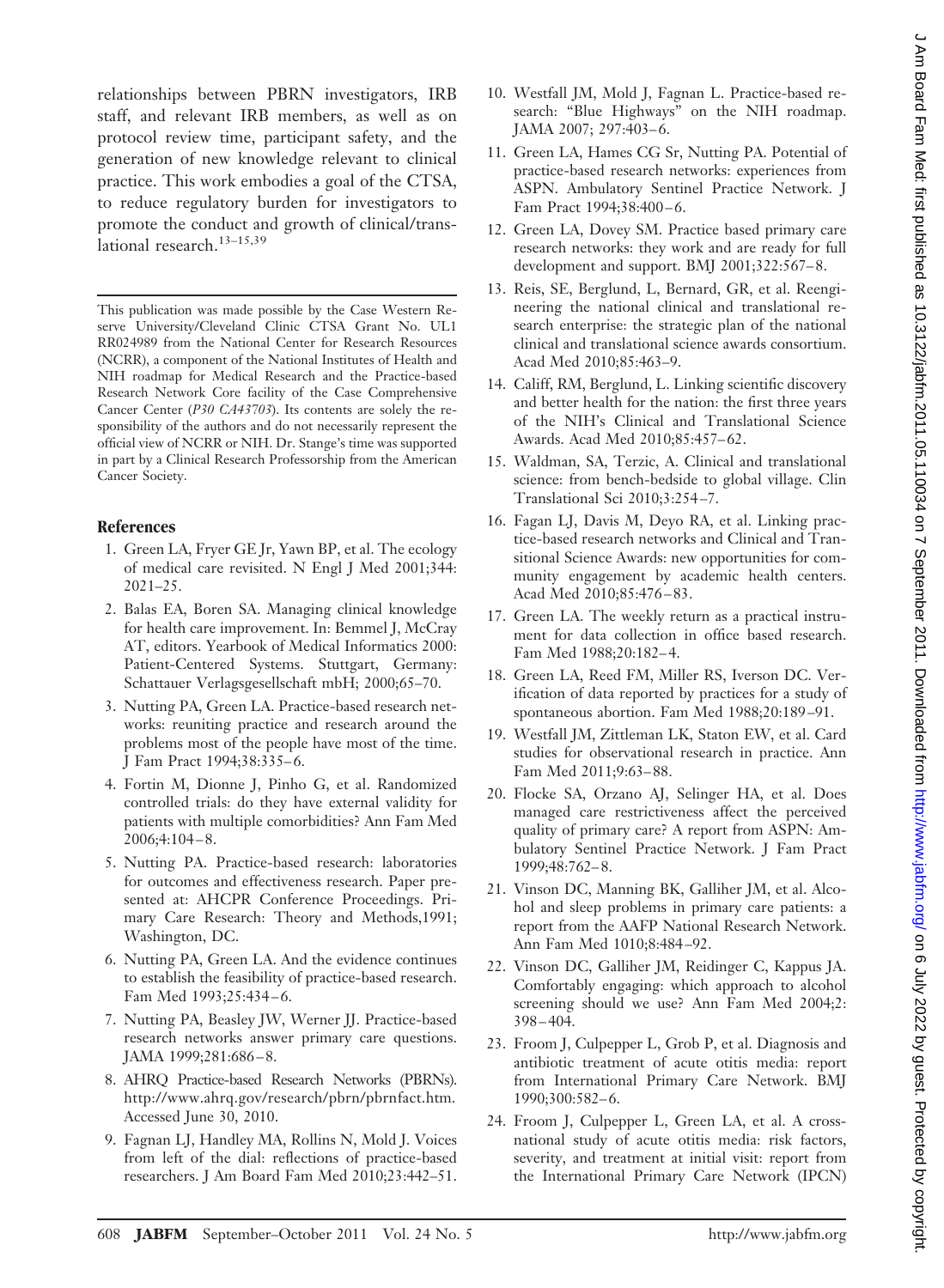and the Ambulatory Sentinel Practice Network (ASPN). J Am Board Fam Pract 2001;14:406 –17.

- 25. Protection of Human Subjects: Title 45, Code of Federal Regulations, Part 46. Office for Human Research Protections (OHRP), HHS.
- 26. Grady C. Do IRBs protect human research participants? JAMA 2010;304:1122–3.
- 27. Green LA, Lowery JC, Kowalski CP, Wyszewianski L. Impact of institutional review board practice variation on observational health services research. Health Serv Res 2006;41:214 –30.
- 28. Pace WD, Staton EW, Holcomb S. Practice-based research network studies in the age of HIPAA. Ann Fam Med 2005;3(Suppl 1):S38 – 45.
- 29. Wolf LE, Croughan M, Lo B. The challenges of IRB review and human subjects protections in practice-based research. Med Care 2002;40:521–9.
- 30. Baily MA. Harming through protection? N Engl J Med 2008;358:768 –9.
- 31. HIPAA Privacy Rule: Information for Researchers. http://privacyruleandresearch.nih.gov/. Accessed January 1, 2011, 2004.
- 32. Nuremberg code, 1946. In Warren T. Reich, editor. *Encyclopedia of Bioethics*. Volume 4. New York: The Free Press; 1978:1764-5.
- 33. Shamoo AE. Future challenges to human subject protection. Scientist 2000;14:35–7.
- 34. Advisory Committee on Human Radiation Experiments (ACHRE). Final Report, Washington, DC: US Government Printing Office; 1995.
- 35. Office of Protection from Research Risks, "Letter of March 22, 1999, from OPRR to VA Greater Los Angeles Healthcare System.
- 36. Thompson, RE. Are human research subjects safe enough? Ethical aspects. Physician Exec 2003 (July).
- 37. Pentecost MJ. HIPAA and the law of unintended consequences. J Am Coll Radiol 2004;1:164 –5.
- 38. Pace WD, Staton EW. Electronic data collection options for practice-based research networks. Ann Fam Med 2005;3(Suppl 1):S21–9.
- 39. Kim S, Ubel P, De Vries R. Pruning the regulatory tree. Nature 2009;457:534 –5.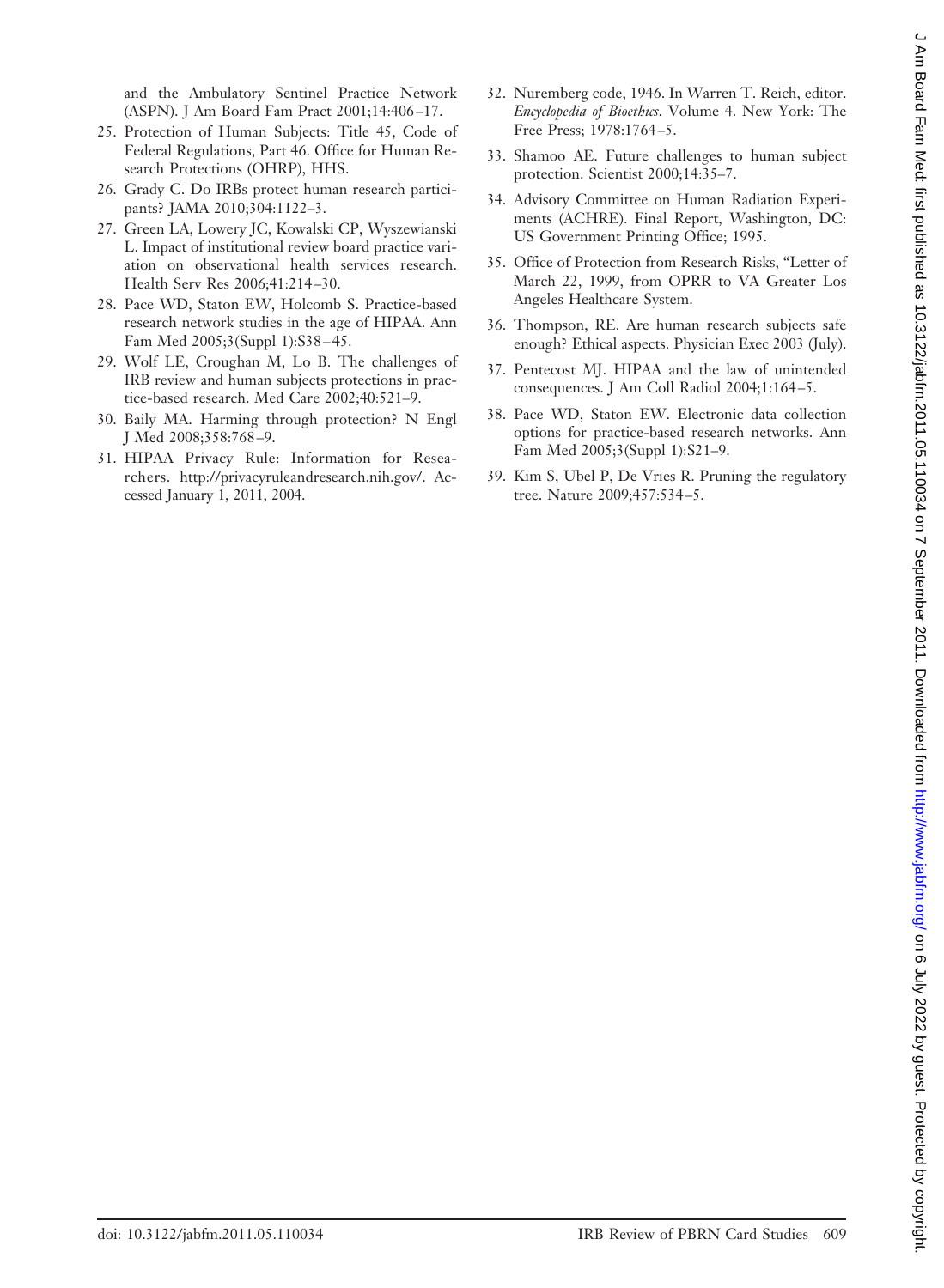# A Novel Protocol for Streamlined IRB Review of Practice-based Research Network (PBRN) Card Studies

*Michelle D. Hamilton, BA, Philip A. Cola, MA, Joshua J. Terchek, BA, James J. Werner, PhD, and Kurt C. Stange, MD, PhD*

# **PBRN Shared Resource Practice-based Research Card Studies**

The following is the IRB protocol for the PBRN Shared Resource Card Study Protocol. This document is intended to be helpful to those who wish to implement similar protocols at other institutions.

Principal Investigator: James Werner, PhD; Co-Investigators: Catherine Demko, PhD; Susan Flocke, PhD; Michelle Hamilton, CCRP; Peter Lawson, MA, MPH; Ash Seghal, MD; Kurt Stange, MD, PhD; Robin Strosaker, MD; Sharon Weyer, DNP, NP-C; and Steven Zyzanski, PhD.

#### **Introduction**

This protocol examines the card study research method, a study design widely used nationally and internationally to conduct simple, quick turnaround, low risk, and observational studies of usual medical practice in primary care practices that are part of practice-based research networks (PBRNs).

This is a participatory research project that provides clinicians and PBRN leaders with the opportunity to pose card study questions and to participate in refining questions and interpreting the findings at PBRN meetings.

Expedited review and waivers of both informed consent and HIPAA authorization are requested for this protocol.

#### **Background**

The majority of research conducted in the United States is basic science research conducted in academic medical centers.<sup>1</sup> Discoveries in this branch of research can take years or even decades to reach clinical practice and are often not directly applicable because research conducted in a highly controlled setting differs greatly from the setting that primary care is delivered in. Clinicians often do not

see the applicability of basic translational science research to their practice and may not be motivated to participate in this type of research. With the increased demands on clinicians, participation in research with little or no benefit may become increasingly difficult. A need for the ability to quickly translate basic research into improvements in clinical practice, patient experience and outcomes while engaging clinicians has been increasingly recognized. $^{2}$ 

#### *Practice-based Research Networks*

PBRNs are one setting where research relevant to practice is conducted. A PBRN is a group of ambulatory care practices whose primary goal is clinical care, but whom also participate in research projects to understand and improve clinical care. During the 1990s, PBRNs emerged as an important infrastructure for the study of health care and the translation of research into clinical practice in the United States.<sup>3</sup> PBRNs can be an ideal setting to conduct primary care research that may quickly be translated into improvements in clinical care due to the collaboration with clinicians, access to large numbers of patients and feedback to clinicians that occurs in the research networks. The engagement of clinicians, and support staff is essential to the long-term success of research.

Creating added value for practicing clinicians and staff is among the most important challenges facing PBRNs. Part of the "value" lies in asking and answering questions important to member practices. PBRNs often further enhance value by allowing participating practices to learn about study findings quickly in easy-to-read feedback reports for clinicians and office staff that provide practicelevel and network-level data. In addition, practices are continuously polled, looking for ways of "giving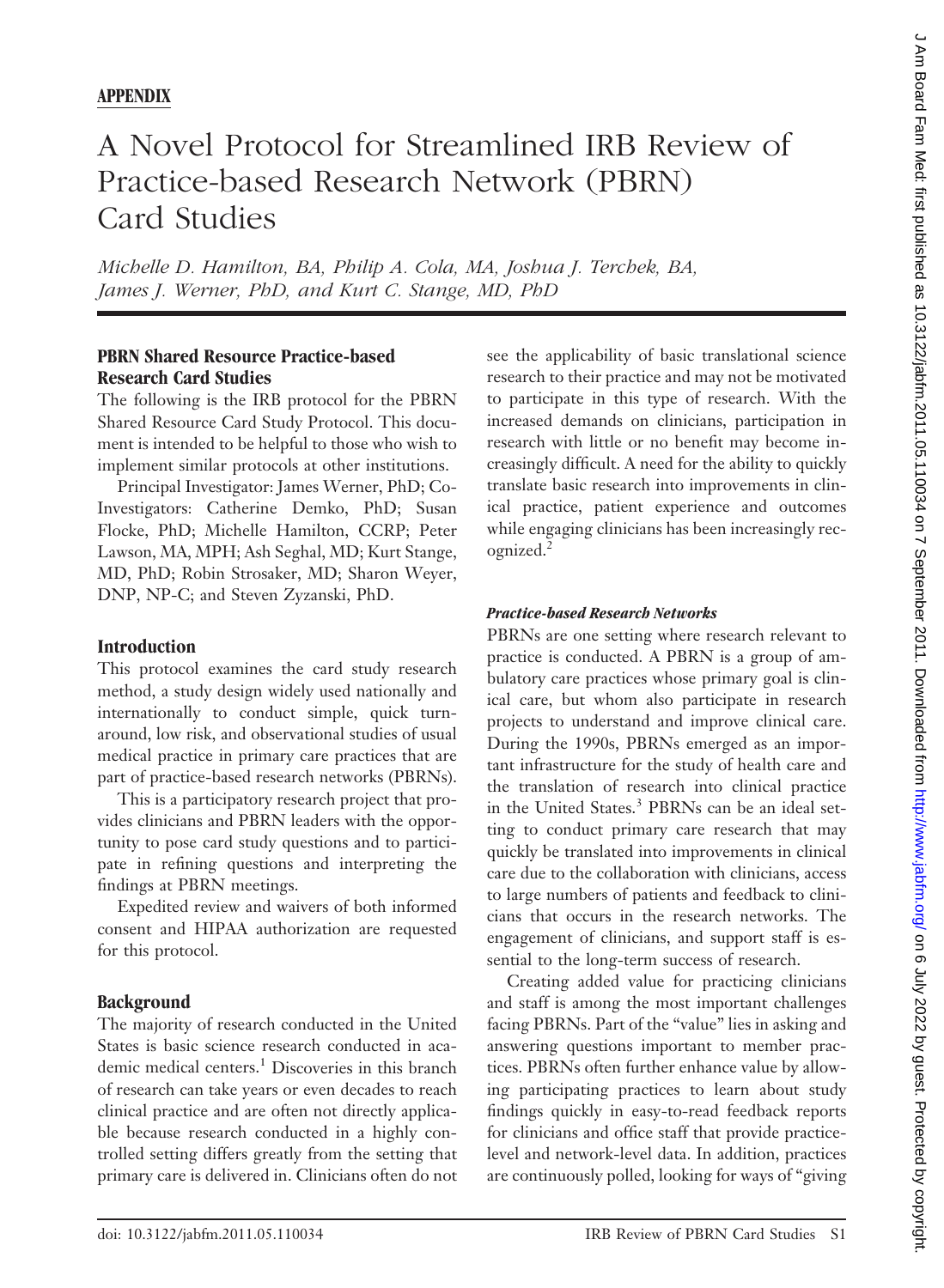back" to busy members. This enables PBRNs to foster a continuous reciprocal relationship between clinicians and investigators.<sup>4</sup>

One goal of the PBRN Shared Resource is to provide member clinicians with a means to answer research questions relevant to their own clinical practice through the use of card studies.

#### *The Card Study*

The card study or "weekly return" card has been a staple of practice-based research since its inception in the Netherlands in the late 1960s and subsequent modification in the 1980s by the Ambulatory Sentinel Practice Network (ASPN) into its current 1-sheet (card), pocket-sized data collection form.<sup>5,6</sup> Card studies describe what is occurring in clinical practice without changing regular clinical care.

Card studies are conducive to small, clinicianinitiated projects. In addition, PBRN-based card studies are an ideal method of conducting smallscale observational studies that involve clinicians, office staff, and patients, with the focus on minimizing the study's impact on the care processes. These studies sometimes are undertaken before embarking on a large-scale study as the flow of practice is an important "litmus test" of study feasibility. This approach increases the quality of data collection methods and results and also builds social capital among PBRN practices and staff. The concept of academic-based researchers relying on community-based providers for recruitment of participants, without further involving providers or patients in the design, conduct, or analysis of their studies is ultimately unsustainable. The clinical staff must be made to feel that their input is essential for enhancing the quality of the PBRN-based research. It is necessary for these busy practices to see the value in their research participation and to believe that it can enhance the quality of patient care and the care processes.<sup>4</sup>

It is essential that data collection methods fit the setting where the research is being conducted. For example, enrolling patients and obtaining their consent or implementing interventions often cannot be the responsibility of busy office staff or clinicians due to time constraints or other barriers. In contrast, clinicians are often receptive to being asked to collect specific data that can fit on a weekly return card as part of a card study. This method works best when data collection takes less than 2

minutes to complete per patient and a 1-page, simply written data collection protocol is included.<sup>4</sup>

Data collected via the card study method has been shown to be comparable in accuracy to data collected via other methods.<sup>7</sup> However, this form of data collection differs from others in that it is simple and allows busy clinicians to participate in research studies that they may not have been able to take part in otherwise.

The card study method allows clinicians the ability to capture data concerning usual care without the intrusion of a research assistant in a way that is of minimal risk to patients as information may be entirely de-identified.

# **Rationale and Significance of the Study** *Purpose*

Although the card study has a well-established place in practice-based primary care research, the current practice environment has changed considerably from the early days of the card study. Independent practices have largely been acquired by health systems, further increasing demands on clinician time and priorities. There are also new concerns for clinicians, such as increased patient privacy regulations. The changes in the practice environment leave less time than was available in the past for "extracurricular" endeavors, such as research. This study aims to characterize the implementation of card studies in the busy practices of today.

## *Objectives*

This research project aims to study the uptake of card studies in the networks that fall under the PBRN Shared Resource to answer the following research questions:

1. Over a range of study questions, what percent of clinicians will volunteer to gather data?

2. Among enrolled clinicians, how many will successfully complete data collection?

3. How complete is the answering of specific card items over a range of study questions?

4. How many clinicians request feedback reports?

#### *Study Design*

Card study questions come from a variety of sources. Typically they come from questions that occur to PBRN clinicians during the course of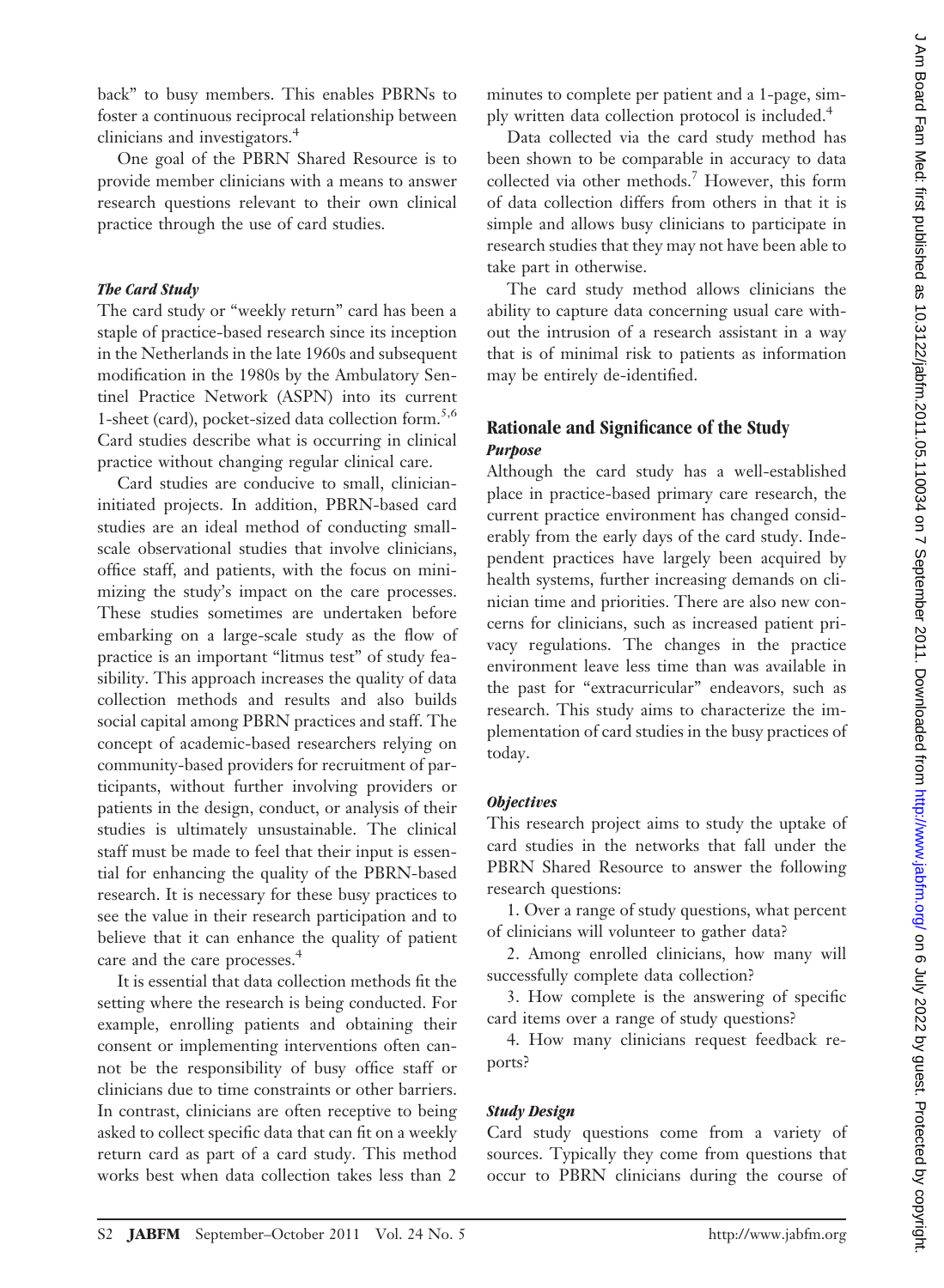seeing patients. Card study ideas can also come from PBRN directors or academic investigators. Questions and the protocol are typically refined by discussion with a group of PBRN members (often the network steering committee) and academic partners (often the PBRN Shared Resource). Often these questions result in the gathering of pilot data in preparation for larger studies.

## *Population to be Studied*

Study participants will be practicing family clinicians who are part of the networks working with the Clinical and Translational Science Collaborative (CTSC) PBRN Shared Resource. These geographically-dispersed clinicians will record deidentified clinical observations regarding usual care of patients in their practice.

Please see Attachment C: Clinicians Who Will Be Invited to Participate in This Research Study (not included in this Appendix) for a list of all clinicians who may be invited to participate in this research (all PBRN members).

## *Registration Procedures*

Potential participants will be identified through study interest sheets returned from "new study notifications" included in regularly scheduled network member newsletters or in a direct mailing to network members (please see Attachment A: Recruitment Materials). Each specific card will be included in the newsletter or in the direct mailing, accompanied by a Study Interest Sheet as well as the Study Instruction Sheet. Please see Appendices A: Recruitment Materials, and B: Data Collection Study Information Sheets.

On receipt of a Study Interest Sheet marked with "Yes, I want to participate" or "Maybe, please contact me" a CREC-certified research assistant will contact the clinician via the method selected on the study interest sheet to answer questions, confirm interest in participation, and confirm contact information. The research assistant will mail the clinician a packet including the clinician consent form, information sheet, a supply of cards, and a return envelope. The research assistant and study PI will be available to answer any questions.

## *Data Collection*

The data collection includes each clinician filling out a data collection card with de-identified data immediately after eligible patient visits as part of their routine charting for each situation that falls under the purview of a specific card during a time period. Clinicians will be asked to record the number of patients seen by the clinician during the period of data collection, to provide a denominator for quantifying the frequency of the phenomena being studied.

The clinician will return the data collection cards to the research staff in a pre-paid envelope. Clinicians will instructed to not record any identifying information about patients on the data collection cards, via written and oral instructions. In the case that a data collection card is returned with identifying information, the information will be blacked out with a permanent marker, a photocopy of the data collection card (including the strikeout) will be made, and the original data collection card will be disposed of in a locked bin for secure shredding.

Following data analysis, clinicians desiring feedback will receive their own specific aggregate level data as well as a comparison of their data to all study data.

This study does not involve the collection of data from existing records or data often referred to as "on-the-shelf."

Final copies of all study materials (Direct Mailing Materials, Card Study Instruction Sheets, and data collection cards) for all specific card studies will be submitted to the IRB for approval before use.

## *Study Parameters*

Percentage of clinicians who volunteer to gather data

Percentage of clinicians to successfully complete data collection

Percentage of complete data collection cards Practice size

Clinician years in practice

Clinician type (MD, DO, NP, PA, or other)

Percentage of clinicians who request feedback reports

All specific items included in the data collection cards. Please see Attachment B: Card Instruction Sheets and Data Collection Cards for the remaining items tied to specific cards.

## *Risks and Discomforts*

No intervention will be delivered as part of this research study. Confidentiality issues, especially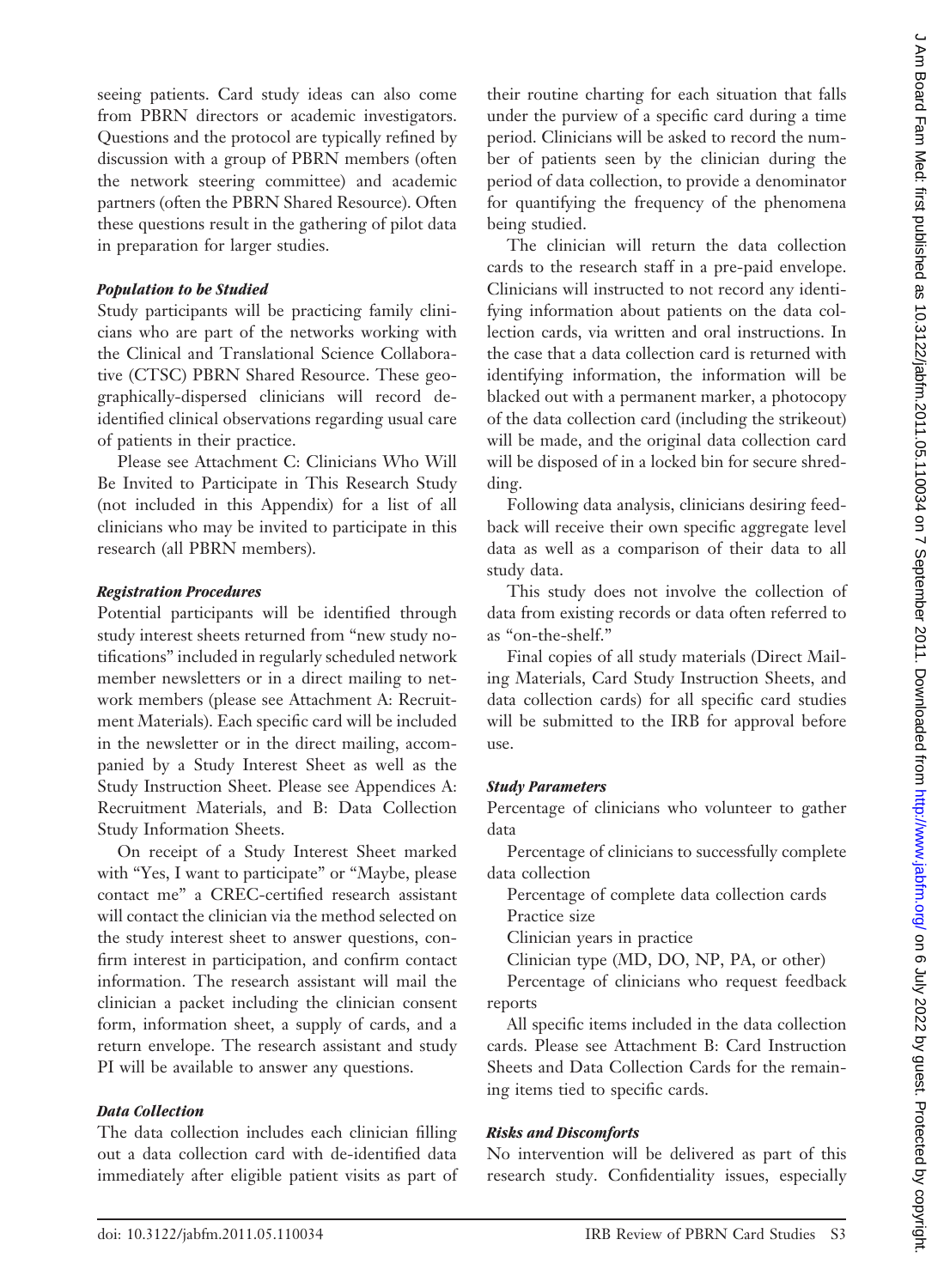those related to protected health information, could pose the greatest risk to patients in this study of usual care. The confidentiality of patients in this study is protected through steps such as collection of only de-identified patient data. The privacy of participating clinicians will be protected by the use of code identifiers on the data collection cards. Only the research staff will have access to the file linking identifiers with clinicians.

#### *Benefits to Subjects and Society*

There are no direct benefits to the patients from which data will be collected. These patients will be receiving usual care which will not be altered in any way by the study as the data collection form will be completed after the visit. The clinicians in the study may benefit from the receipt of aggregate data on patients in their practice, which will be provided at the completion of data collection. They may also benefit from the chance to be reflective with others about their practice. A greater understanding of the practice of primary care may result from the study, which would benefit society.

#### *Costs to Subjects*

There will be no costs for participating.

#### *Alternatives to Participation*

Alternatives to participation include participation in other primary care research studies or not participating in research studies.

#### *Payments to Subjects*

Study participants will not be compensated, though participating clinicians may consider the feedback on questions of clinical interest in a real-world setting to be valuable.

#### *Data Sharing and Confidentiality*

Collected data will have no direct or indirect linkages to patients' identities. According to the Privacy Rule, such nonidentifiable information can be released by medical practices for research purposes without patient authorization if approved by an Institutional Review Board.

Only CREC-certified staff will have access to completed surveys. Surveys will contain no patient identifiers but will contain a clinician ID number that will be assigned before mailing of the clinician packet. Each clinician's blank data collection cards will be pre-filled with the unique clinician ID. This

ID number is necessary to link the de-identified patient data with individual clinicians to provide feedback for those who desire feedback information. This feedback is a major component of participation for the clinicians. Surveys will be located in a secure building, in a locked file cabinet, located in a locked office. Electronic files are housed on a computer in a locked office connected to a secure network. The privacy of participating clinicians will be protected by the use of code identifiers on the data collection cards. Only the research staff will have access to the file linking identifiers with clinicians.

#### *Locations Where the Study Will be Conducted*

Data will be collected in the community practices which are part of the Practice-based Research Networks affiliated with Case Western Reserve University.

## *Plan for Obtaining Informed Consent*

#### *Practice Patients*

A waiver of patient informed consent is requested under 45 CFR 46.116(d). The research involves no more than minimal risk to the subjects. The waiver or alteration will not adversely affect the rights and welfare of the subjects. The research could not practicably be conducted without the waiver or alteration.

No identified information will be collected on patients. The proposed study cannot be practicably conducted without a waiver as the card study aims to characterize usual care as well as the ability of clinicians to capture de-identified data elements. The phenomenon typically emerges during the course of usual medical care, and stopping care to obtain consent would disrupt the phenomenon on which de-identified data are being collected. In addition, clinicians are often unable to obtain full informed consent as part of a usual care schedule without the assistance of an available research nurse. Research staff will not have access to patient contact information or patients and would not be able to obtain consent.

#### *Practice Physicians*

On receipt of a Study Interest Sheet marked with "Yes, I want to participate" or "Maybe, please contact me" a CREC-certified research assistant will contact the clinician via the method selected on the study interest sheet to answer questions, confirm interest in participation, and confirm contact infor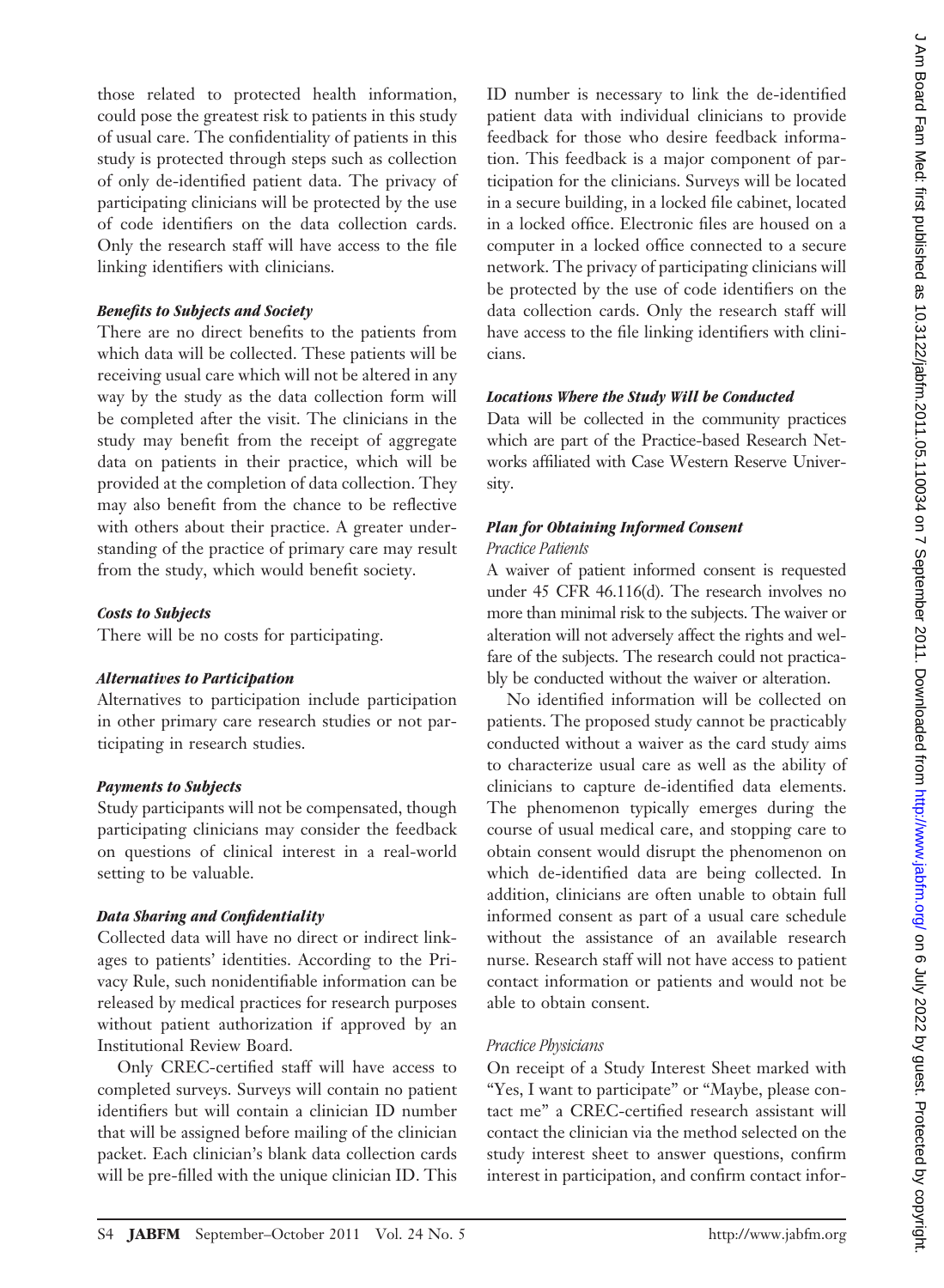mation. The research assistant will mail the clinician a packet including the clinician mailed consent form, information sheet, a supply of cards, and a return envelope. The research assistant and study PI will be available to answer any questions. The clinicians will voluntarily complete and return the data collection cards.

# *Request for Waiver of Signed Consent Under 45 CFR 46.117(c2)*

The research presents no more than minimal risk of harm to the subjects and involves no procedures for which written consent is normally required outside of the research context.

Clinician identity will be protected by the use of identifiers, which only research staff will have access to. Clinicians will be documenting information on usual care as part of their usual routine.

# *Request for Waiver of HIPAA Authorization Requirement*

This is a request to use a limited data set as denoted under the Privacy Rule in the conduct of this research. Direct subject identifiers will not be collected and will not be present in the dataset; however, the limited data set will include the following elements: visit reason, treatment type, examination and diagnostic tests, and ambulatory visit dates. The limited data set will be only be used or disclosed by members of the research team.

The use of the limited data set involves no more than minimal risk to the privacy of individuals as research staff will not have access to patient identifiers. The information recorded will not extend beyond that which is needed for usual care.

The proposed study poses minimal risk to the privacy of the subjects because: (a) The limited dataset will be protected from improper use or disclosure in several ways. Research members will receive completed "cards" (please see Attachment B: Card Instruction Sheets and Data Collection Cards) containing de-identified data only. (b) No identifiers will be collected. The limited data set elements will be destroyed at the earliest opportunity consistent with the research, at the end of data collection. (c) The limited dataset elements will not be reused or disclosed to any other person or entity outside UHC other than those identified in the protocol, except as required by law, for authorized oversight of this research study, or as specifically approved for use in another study by an IRB.

The proposed study cannot be practicably conducted without a waiver of authorization as the card study aims to characterize usual care as well as the ability of clinicians to capture de-identified data elements. The phenomenon typically emerge during the course of usual medical care, and stopping care to obtain consent and HIPAA authorization would disrupt the phenomenon on which de-identified data are being collected. In addition, clinicians are often unable to obtain full informed consent and HIPAA Authorization as part of a usual care schedule without the assistance of an available research nurse. Research staff will not have access to patient contact information or patients and would not be able to obtain authorization.

# *Data Analysis Plan*

Descriptive statistics will be used to examine the distribution of key outcome and predictor variables. Means and standard deviations will be computed for continuous variables and percentages for categorical variables. These data will be used to describe the study participants, address the descriptive research questions, and inform the statistical analysis. Clinicians will be provided with data specific to their own clinical practice as well as comparison to the entire study sample.

## *Contact Information*

James J. Werner, PhD, Assistant Professor of Family Medicine, Department of Family Medicine, Research Division, 11001 Cedar Avenue, Suite 306, Cleveland, OH 44106; E-mail: james.werner@ case.edu; Michelle Hamilton, CCRP, Case Western Reserve University, Department of Family Medicine, Research Division, 11001 Cedar Avenue, Suite 306, Cleveland, OH 44106; E-mail: michelle.hamilton@case.edu.

# **References**

- 1. Green, LA, et al. Results of reanalysis of the monthly prevalence of illness in the community and the roles of various sources of health care. N Engl J Med 2001;344:2021–202419.
- 2. Westfall JM, Mold J, Fagnan L. Practice-based research: "Blue Highways" on the NIH roadmap. JAMA 2007; 297:403-6.
- 3. Nutting PA, Beasley JW, Werner JJ. Practice-based research networks answer primary care questions. JAMA 1999;281:686-8.
- 4. Kutner JS, Main DS, Westfall JM, Pace W. The Practice-based Research Network as a model for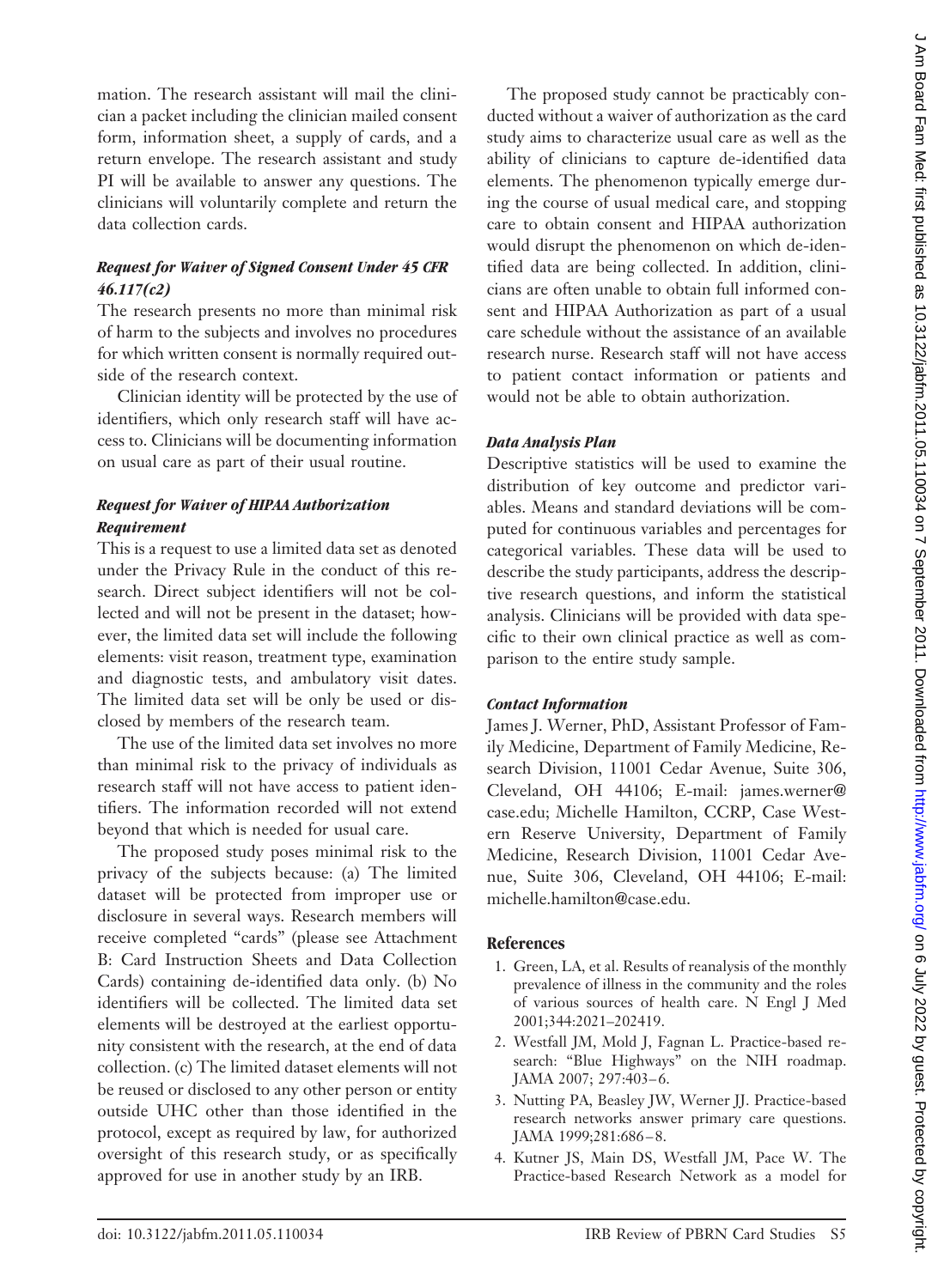end-of-life care research: challenges and opportunities: strategies for improving PBRN participation and quality of research. cancer control. 2005;12: 186 –95.

- 5. Green LA. The weekly return as a practical instrument for data collection in office based research. Fam Med 1988;20:182– 4.
- 6. Green LA, Hickner J. A short history of primary care practice-based research networks: from concept to essential research laboratories.
- 7. Green LA, Reed FM, Miller RS, Iverson DC. Verification of data reported by practices for a study of spontaneous abortion. Fam Med 1988;20: 189 –91.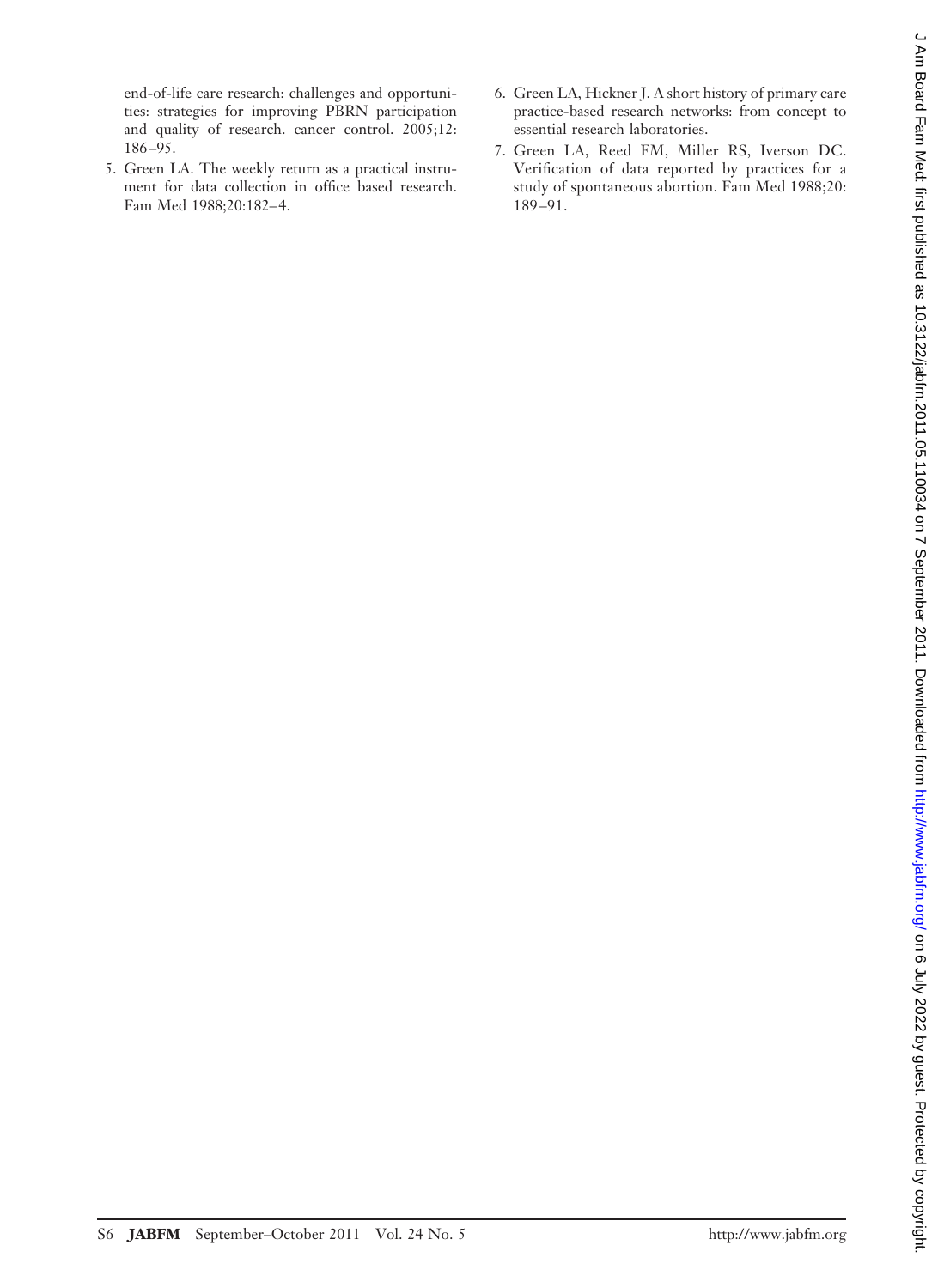## **Newsletter Recruitment Language**

## **New card Study Available**

Interested clinicians are invited to participate in a new card study. Please refer to the insert provided in this newsletter for more information.

As Always, your card study ideas are welcomed! Please use the request form via our website http://www.case.edu/med/pbrn/PEArequest.html or call the Clinical Research Facilitator (CRF) office at 216-368-4826.

## **Direct Mailing Template**

Dear CLINICIAN,

The PBRN MEMBER NETWORK practice-based research network (PBRN) is participating in a new study looking at a SPECIFIC CARD INFORMATION.

In this study, clinicians will complete double-sided  $3\times 5$  index cards following visits with patients SPECIFIC CARD ELIGIBILITY for DATA COLLECTION TIME PERIOD. Following TIME PE-RIOD, the data collection cards and study instruction sheet may be returned to the research office in a provided envelope. A sample collection card as well as the study instruction sheet is included with this letter.

If you participate in the study, you will receive a confidential feedback report showing the aggregate responses of your patients on each survey item. Aggregate peer-comparison reports will also be provided, showing comparisons between your patients' responses and those of the entire study sample.

Please contact a Clinical Research Facilitator (CRF) with any questions at 216-368-4826 or by email at pbrn@case.edu.

Thank you for considering this request. Sincerely,

James J.. Werner, Ph.D. Assistant Professor of Family Medicine, School of Medicine Case Comprehensive Cancer Center Center for Reducing Health Disparities Case Western Reserve University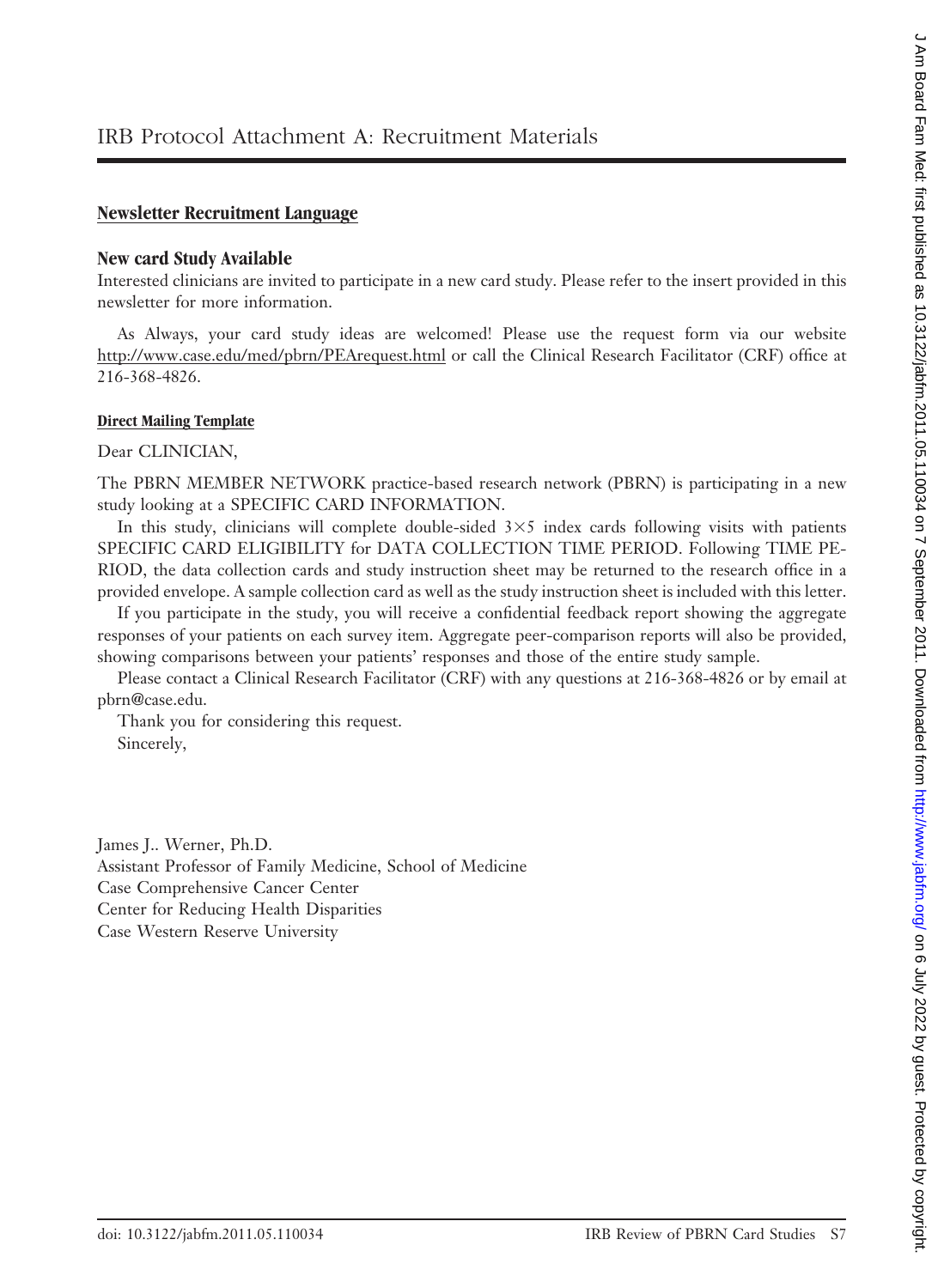# **Card Study Interest Response Sheet**

| Please Check the box that applies to you:                                                                         |
|-------------------------------------------------------------------------------------------------------------------|
| $\Box$ Yes, I want to participate                                                                                 |
| $\Box$ No, I do not want to participate                                                                           |
| $\Box$ Maybe, please contact me so that I can get more information                                                |
| <b>Preferred Method of contact</b> (please circle): email<br>phone<br>mail                                        |
| <b>Contact Information</b> (phone, email, or address):                                                            |
| Is there an office manager or staff member who you would prefer we contact instead of<br>contacting you directly? |
|                                                                                                                   |
|                                                                                                                   |

# **Please fax this form to (216)-368-4348**

Please direct any questions to one of our Clinical Research Facilitators: 216-368-4826 pbrn@case.edu

Thank you for your time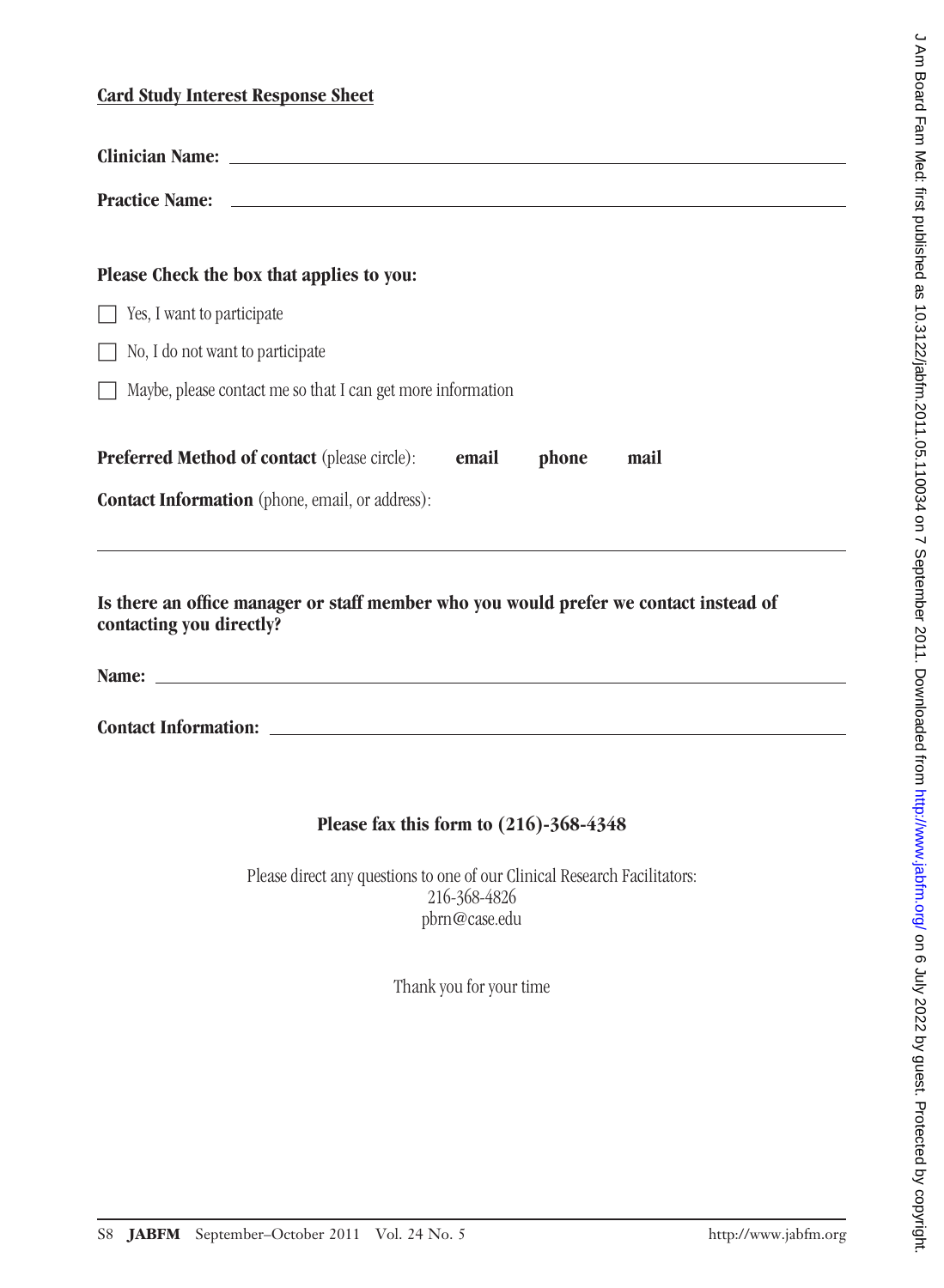# **Instruction Sheet Template**

# **CARD STUDY TITLE: a NETWORK card study Instruction Sheet**

# **Research Question**

PLEASE SEE SECTION 2. - INDIVIDUAL CARD STUDY INSTRUCTION SHEETS.

# **Background**

PLEASE SEE SECTION 2. - INDIVIDUAL CARD STUDY INSTRUCTION SHEETS. Card studies are one way for networks of clinicians to quickly gather information about a research question and promptly share what is learned.

# **The Card**

Data collection will take place on the double-sided index-sized cards provided. These cards are designed to fit conveniently into any pocket. XX cards are provided for Time Period of data collection. Each card should take no more than one to two minutes to complete after the visit. At the end of each day, completed cards can be dropped into the study envelope provided by the research staff. Cards should be returned at the end of the data collection period in the provided postage-paid, addressed envelope.

# **What you will need to do**

- 1. Choose a week when you will be seeing patients in your regular routine.
- 2. For that week, **keep track of the total number of patients seen by you.**

# **Please enter this number here .**

- 3. For every patient during the chosen week that INSERT SPECIFIC CRITERIA, fill out a card. Please do NOT write any identifying information on the card.
- 4. At the end of the week, use the provided envelope to mail this sheet and completed cards back to the research staff.
- 5. For questions, please call the principal investigator, James Werner, at 216-368-2996 or a Clinical Research Facilitator at 216-368-4826.

# **We have a few additional questions about you and your practice:**

How many clinicians are in your practice?  $\Box$ 

How many years have you been in practice?

What type of clinician are you (MD, DO, NP, PA, etc)?  $\Box$ 

Would you like a copy of the study results (please circle)? **Yes** No

Would you like a comparison of your results with everyone else's (please circle)? **Yes No**

# **Thank you**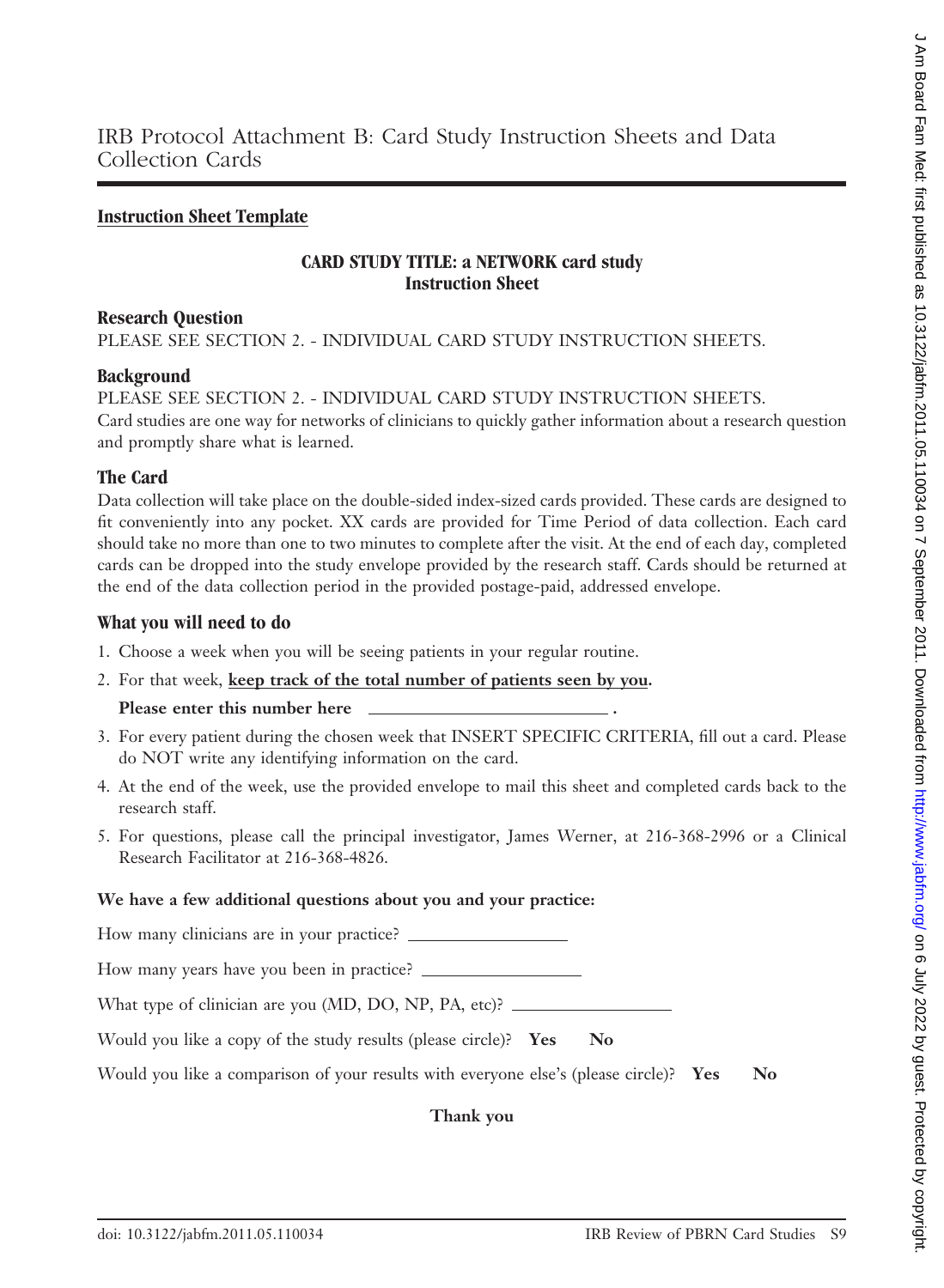# **Example Card Study Instruction Sheet and Data Collection Card**

# **Identification of Development Delays: a Rainbow Research Network Card Study Instruction Sheet**

## **Research Question**

How are developmental delays identified in infants and toddlers and what are the characteristics?

# **Background**

The American Academy of Pediatrics (AAP) has recently issued a policy statement recommending that developmental surveillance be incorporated to every well-child health visit. Furthermore, they recommend that standardized developmental screening tests should be administered at these well-child visits. Practicing pediatricians have relied on their clinical intuition, patient exam, and observations thus far in detecting developmental delays. Examining how new developmental delays are identified will provide deeper insight into the utility of standardized instruments when compared to clinical intuition.

Card studies are one way for networks of clinicians to quickly gather information about a research question and promptly share what is learned.

# **The Card**

Data collection will take place on the double-sided index-sized cards provided. These cards are designed to fit conveniently into any pocket. 10 cards are provided for 1 week of data collection. Each card should take no more than one to two minutes to complete after the visit. At the end of each day, completed cards can be dropped into the study envelope provided by the research staff. Cards should be returned at the end of the data collection period in the provided postage-paid, addressed envelope.

# **What you will need to do**

- 1. Choose a week when you will be seeing patients in your regular routine.
- 2. For that week, **keep track of the total number of patients seen by you.**

## **Please enter this number here .**

- 3. For every patient during the chosen week who you screen for a developmental delay, fill out a card. Please do NOT write any identifying information on the card.
- 4. At the end of the week, use the provided envelope to mail this sheet and completed cards back to the research staff.
- 5. For questions, please call the principal investigator, James Werner, at 216-368-2996 or a Clinical Research Facilitator at 216-368-4826.

# **We have a few additional questions about you and your practice:**

| How many clinicians are in your practice?                                             |                |
|---------------------------------------------------------------------------------------|----------------|
| How many years have you been in practice?                                             |                |
| What type of clinician are you (MD, DO, NP, PA, etc)?                                 |                |
| Would you like a copy of the study results (please circle)? Yes<br>N <sub>0</sub>     |                |
| Would you like a comparison of your results with everyone else's (please circle)? Yes | N <sub>0</sub> |

# **Thank you**